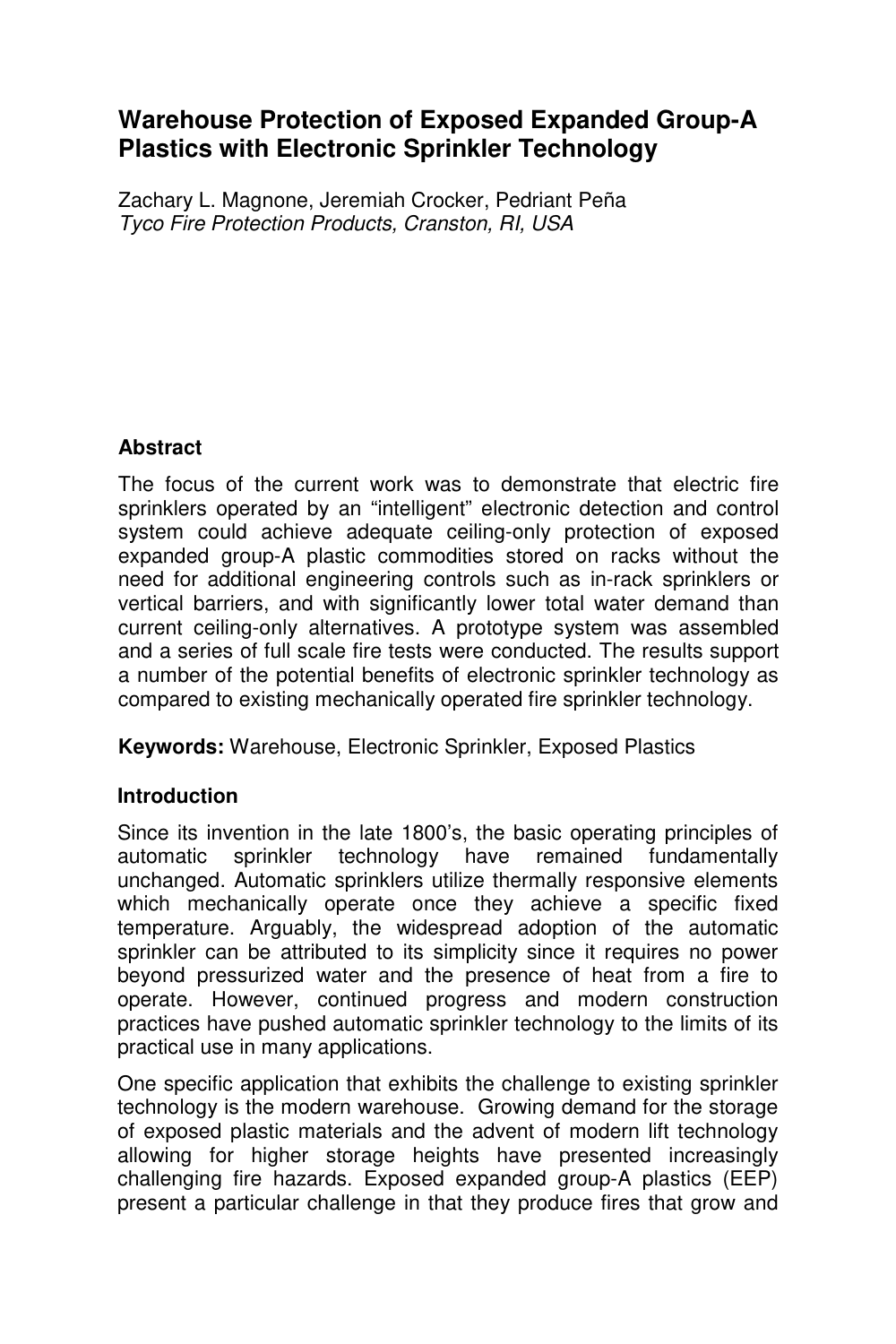spread much faster than similar products stored in cardboard containers, and similarly do not readily absorb water making fires difficult to contain. While recent advancements in the application of ESFR sprinkler technology have presented viable options for the protection of EEP materials, such systems require significant water demand and additional engineering controls such as vertical barriers between rack sections to slow lateral fire spread. These measures are necessary to mitigate the effects of uncertainty in sequence and location of sprinkler activation observed in full scale testing [1, 2]. Vertical barriers can be both expensive and intrusive to warehouse operations and the large water demand requirements can add significant infrastructure and installation cost to the sprinkler system.

The focus of the current work was to demonstrate that electric fire sprinklers operated by an "intelligent" electronic detection and control system could achieve adequate ceiling-only protection of exposed expanded group-A plastic commodities stored on racks without the need for additional engineering controls such as in-rack sprinklers or vertical barriers, and with significantly lower total water demand than current ceiling-only alternatives. The basic theory was that effective fire suppression performance could be achieved by simultaneously operating an array of sprinklers surrounding the point of fire origin during the early stages of fire development – thus maximizing the amount of water applied onto burning materials and pre-wetting adjacent unburned fuels to prevent lateral fire spread. An electronically operable sprinkler system was constructed using components that are readily available and commonly used in the fire protection industry and a series of full scale fire tests were conducted at the Underwriters Laboratories large burn lab facility in Northbrook, IL



Fig. 1. (a) Typical sprinkler operation (b) Hypothetical future state.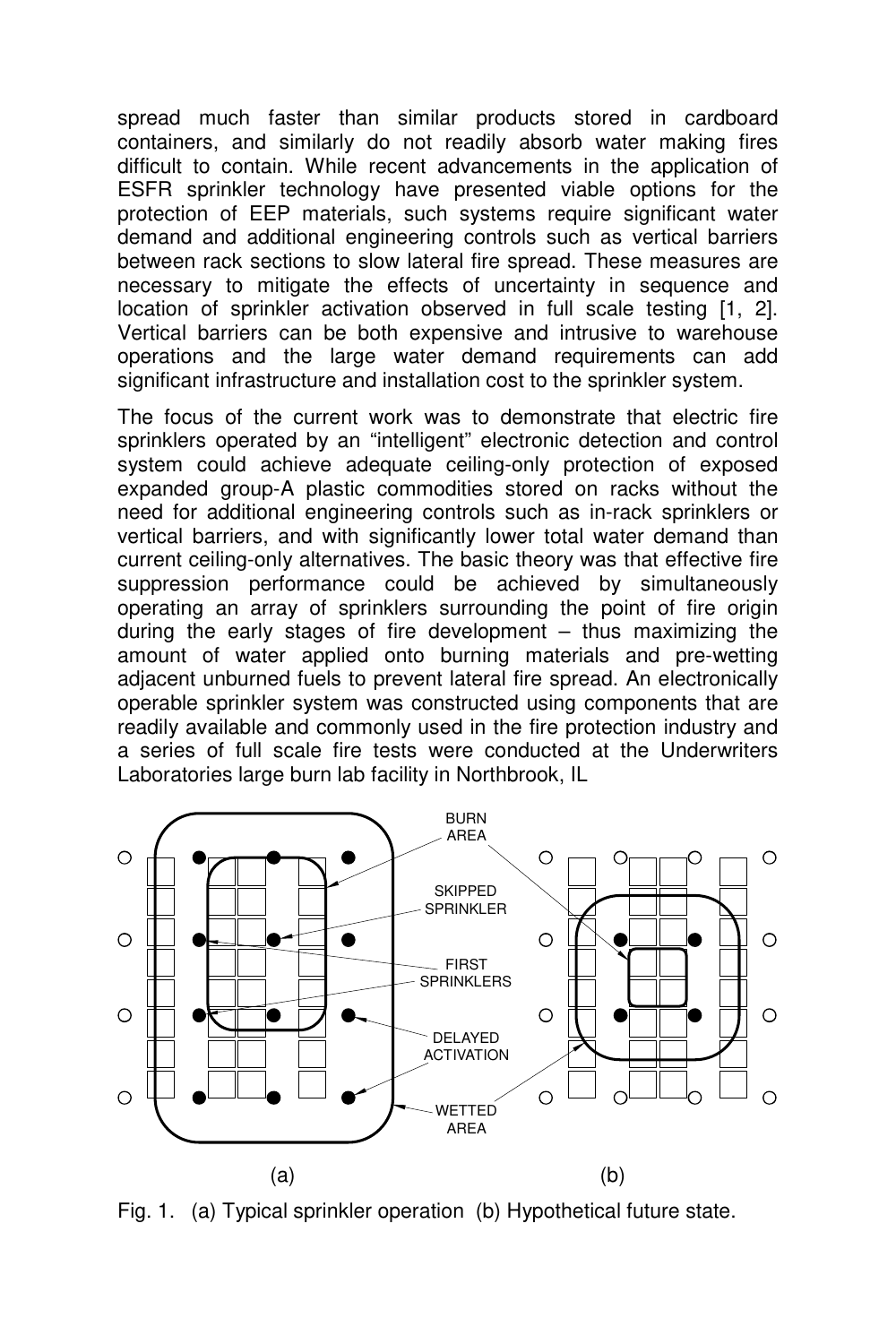### **Electronic Sprinkler System**

The sprinkler used in the testing consisted of an existing commercially available ESFR sprinkler with a k-factor of 241.9 LPM/bar1/2 (16.8 GPM/psi1/2) that was modified to operate electrically. The detection and control system utilized standard addressable heat sensors that were hard-wired to a commercially available fire alarm control panel (FACP). There was a single heat sensor for each sprinkler. The FACP was programmed to operate up to 9 sprinklers simultaneously through basic control logic. Sprinklers were selected for operation using a sensitive rate-of-temperature-rise detection algorithm, and activated once specific triggering criteria were achieved. Fig. 2 shows a diagram of the electronic sprinkler system as tested.



Fig. 2. Electronic sprinkler system overview as tested.

### **Fire Performance Evaluation**

A series of four fire tests were conducted in UL LLC's large-scale fire test facility located in Northbrook, IL to evaluate the level of fire protection that could be achieved using the Electronic Sprinkler to protect a double-row rack storage arrangement of Exposed, Expanded Group A Plastic commodity. The test setup consisted of standard EEP commodity – polystyrene meat trays shrink wrapped on oak pallets – stored on double-row racks under a 10.7 meter (35 ft) and 12.2 meter (40 ft) smooth flat ceiling. Storage ranged from 4.6 meters (15 ft) to 9.1 meters (30 ft). Ignition location varied.

Sprinklers were installed 35.6 cm (14 in) from the ceiling and at a 3 meter (10 ft) spacing. Detectors were installed 30.5 cm (12 in) below the ceiling surface and 30.5 cm (12 in) laterally from each sprinkler.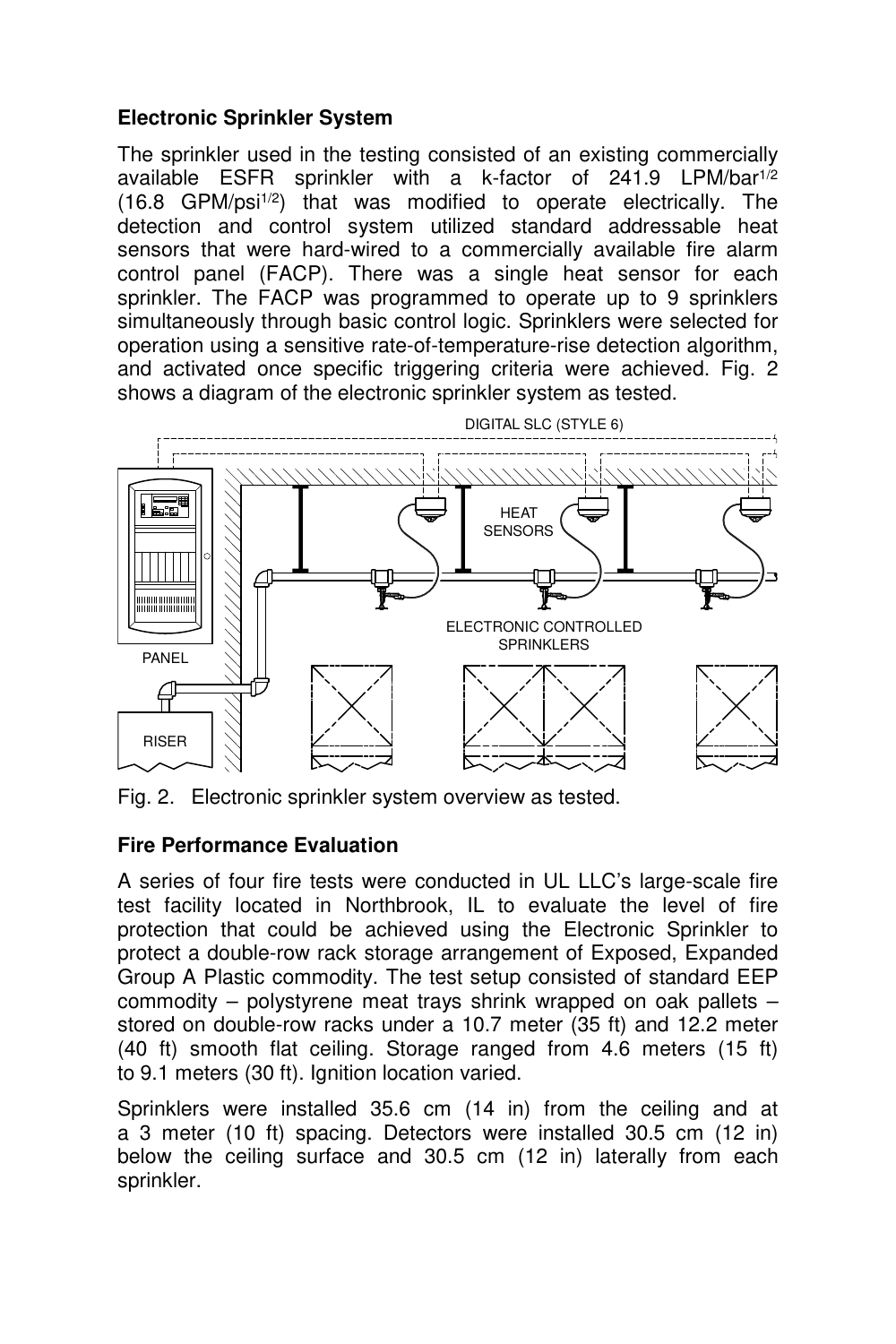# **Results**

A summary of the test parameters and results is shown in Table 1.

| Test #                                                                                                        | Test 1                            | Test <sub>2</sub>  | Test 3             | Test 4             |  |  |
|---------------------------------------------------------------------------------------------------------------|-----------------------------------|--------------------|--------------------|--------------------|--|--|
| Test date                                                                                                     | 9/25/2015                         | 5/27/2016          | 6/2/2016           | 6/7/2016           |  |  |
| <b>TEST PARAMETERS</b>                                                                                        |                                   |                    |                    |                    |  |  |
| Storage Type                                                                                                  | Double row rack                   |                    |                    |                    |  |  |
| Commodity Type                                                                                                | Exposed expanded Group A plastics |                    |                    |                    |  |  |
| Nominal Ceiling Height (m)                                                                                    | 12.2                              | 10.67              | 10.67              | 10.67              |  |  |
| Nominal Storage Height (m)                                                                                    | 9.14                              | 9.14               | 9.17               | 4.57               |  |  |
| <b>Vertical Barrier</b>                                                                                       | None                              |                    |                    |                    |  |  |
| Ignition Location                                                                                             | Under 1                           | Between 2          | Between 4          | Between 2          |  |  |
| Aisle width (m)                                                                                               | 1.22                              | 2.44               | 2.44               | 2.44               |  |  |
| Sprinkler spacing (m x m)                                                                                     | $3.05 \times 3.05$                | $3.05 \times 3.05$ | $3.05 \times 3.05$ | $3.05 \times 3.05$ |  |  |
| Sprinkler type                                                                                                | Electronic                        | Electronic         | Electronic         | Electronic         |  |  |
|                                                                                                               | suppression                       | suppression        | suppression        | suppression        |  |  |
| Sprinkler k-factor (LPM/bar <sup>1/2</sup> )                                                                  | 241.9                             | 241.9              | 241.9              | 241.9              |  |  |
| Operating pressure (bar)                                                                                      | 3.59                              | 3.59               | 3.59               | 3.59               |  |  |
| Sensor type                                                                                                   | Heat detector                     | Heat detector      | Heat detector      | Heat detector      |  |  |
| Sensor vertical distance from<br>ceiling surface (cm)                                                         | 7.62                              | 30.48              | 30.48              | 30.48              |  |  |
| Sensor<br>horizontal<br>distance<br>from sprinkler location (cm)                                              | 30.48                             | 30.48              | 30.48              | 30.48              |  |  |
| <b>TEST RESULTS</b>                                                                                           |                                   |                    |                    |                    |  |  |
| Length of test (min)                                                                                          | 31                                | 31                 | 31                 | 31                 |  |  |
| First<br>sprinkler<br>activation<br>(min:s)                                                                   | 0:43                              | 0:44               | 0:45               | 0:43               |  |  |
| sprinkler<br>activation<br>Last<br>(min:s)                                                                    | 0:43                              | 0:44               | 0:45               | 0:43               |  |  |
| Number of sprinklers operated                                                                                 | 9                                 | 9                  | 9                  | 9                  |  |  |
| Peak ceiling gas temperature<br>above ignition (°C)                                                           | 60                                | 125                | 160                | 88                 |  |  |
| Maximum 1<br>min.<br>avg.<br>qas<br>temp. above ignition (°C)                                                 | 49                                | 69                 | 79                 | 35                 |  |  |
| Peak steel temp. at ceiling<br>above ignition (°C)                                                            | 46                                | 62                 | 71                 | 29                 |  |  |
| Max 1 min. avg. steel temp.<br>above ignition (°C)                                                            | 39                                | 57                 | 63                 | 28                 |  |  |
| Fire spread across aisle?                                                                                     | YES*                              | NΟ                 | <b>NO</b>          | <b>NO</b>          |  |  |
| Sustained combustion at outer<br>edges of target array?                                                       | YES*                              | NO.                | NO                 | NO.                |  |  |
| Fire spread to outer edges of<br>main array                                                                   | <b>NO</b>                         | NO                 | NO.                | NO.                |  |  |
| *Burn through of a single pallet at very bottom of target array ignited by falling debris from<br>main array. |                                   |                    |                    |                    |  |  |

Table 1a. Summary of test parameters and results SI units.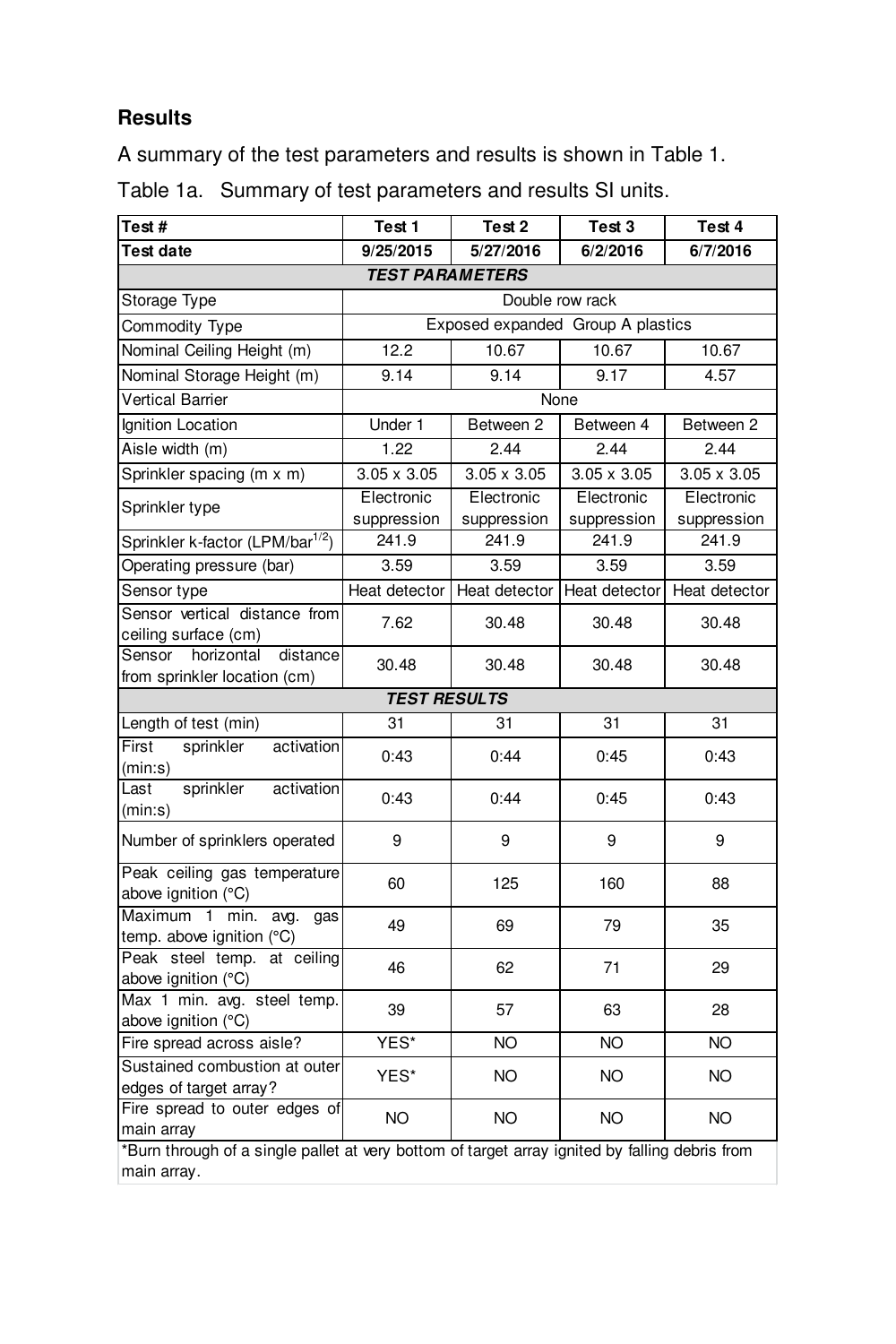| Test#                                                                                                         | Test 1                            | Test <sub>2</sub> | Test 3         | Test 4         |  |  |
|---------------------------------------------------------------------------------------------------------------|-----------------------------------|-------------------|----------------|----------------|--|--|
| Test date                                                                                                     | 9/25/2015                         | 5/27/2016         | 6/2/2016       | 6/7/2016       |  |  |
| <b>TEST PARAMETERS</b>                                                                                        |                                   |                   |                |                |  |  |
| Storage Type                                                                                                  | Double row rack                   |                   |                |                |  |  |
| Commodity Type                                                                                                | Exposed expanded Group A plastics |                   |                |                |  |  |
| Nominal Ceiling Height (ft)                                                                                   | 40                                | 35                | 35             | 35             |  |  |
| Nominal Storage Height (ft)                                                                                   | 30                                | 30                | 30             | 15             |  |  |
| <b>Vertical Barrier</b>                                                                                       | None                              |                   |                |                |  |  |
| <b>Ignition Location</b>                                                                                      | Under 1                           | Between 2         | Between 4      | Between 2      |  |  |
| Aisle width (ft)                                                                                              | 4                                 | 8                 | 8              | 8              |  |  |
| Sprinkler spacing (ft x ft)                                                                                   | $10 \times 10$                    | $10 \times 10$    | $10 \times 10$ | $10 \times 10$ |  |  |
| Sprinkler type                                                                                                | Electronic                        | Electronic        | Electronic     | Electronic     |  |  |
|                                                                                                               | suppression                       | suppression       | suppression    | suppression    |  |  |
| Sprinkler k-factor (gpm/psi <sup>0.5</sup> )                                                                  | 16.8                              | 16.8              | 16.8           | 16.8           |  |  |
| Operating pressure (psi)                                                                                      | 52                                | 52                | 52             | 52             |  |  |
| Sensor type                                                                                                   | Heat detector                     | Heat detector     | Heat detector  | Heat detector  |  |  |
| Sensor vertical distance from                                                                                 | 3                                 | 12                | 12             | 12             |  |  |
| ceiling surface (in)<br>Sensor<br>horizontal<br>distance                                                      |                                   |                   |                |                |  |  |
| from sprinkler location (in)                                                                                  | 12                                | 12                | 12             | 12             |  |  |
| <b>TEST RESULTS</b>                                                                                           |                                   |                   |                |                |  |  |
| Length of test (min)                                                                                          | 31                                | 31                | 31             | 31             |  |  |
| First<br>sprinkler<br>activation<br>(min:s)                                                                   | 0:43                              | 0:44              | 0:45           | 0:43           |  |  |
| sprinkler<br>activation<br>Last<br>(min:s)                                                                    | 0:43                              | 0:44              | 0:45           | 0:43           |  |  |
| Number of sprinklers operated                                                                                 | 9                                 | 9                 | 9              | 9              |  |  |
| Peak ceiling gas temperature<br>above ignition (°F)                                                           | 140                               | 257               | 320            | 190            |  |  |
| Maximum<br>min.<br>$\mathbf{1}$<br>avg.<br>qas<br>temp. above ignition (°F)                                   | 120                               | 156               | 174            | 95             |  |  |
| Peak steel temp. at ceiling<br>above ignition (°F)                                                            | 115                               | 144               | 160            | 84             |  |  |
| Max 1 min. avg. steel temp.<br>above ignition (°F)                                                            | 102                               | 135               | 145            | 82             |  |  |
| Fire spread across aisle?                                                                                     | YES*                              | <b>NO</b>         | <b>NO</b>      | NO             |  |  |
| Sustained combustion at outer<br>edges of target array?                                                       | YES*                              | NΟ                | NO             | NΟ             |  |  |
| Fire spread to outer edges of<br>main array                                                                   | <b>NO</b>                         | <b>NO</b>         | <b>NO</b>      | <b>NO</b>      |  |  |
| *Burn through of a single pallet at very bottom of target array ignited by falling debris from<br>main array. |                                   |                   |                |                |  |  |

Table 1b. Summary of test parameters and results US customary units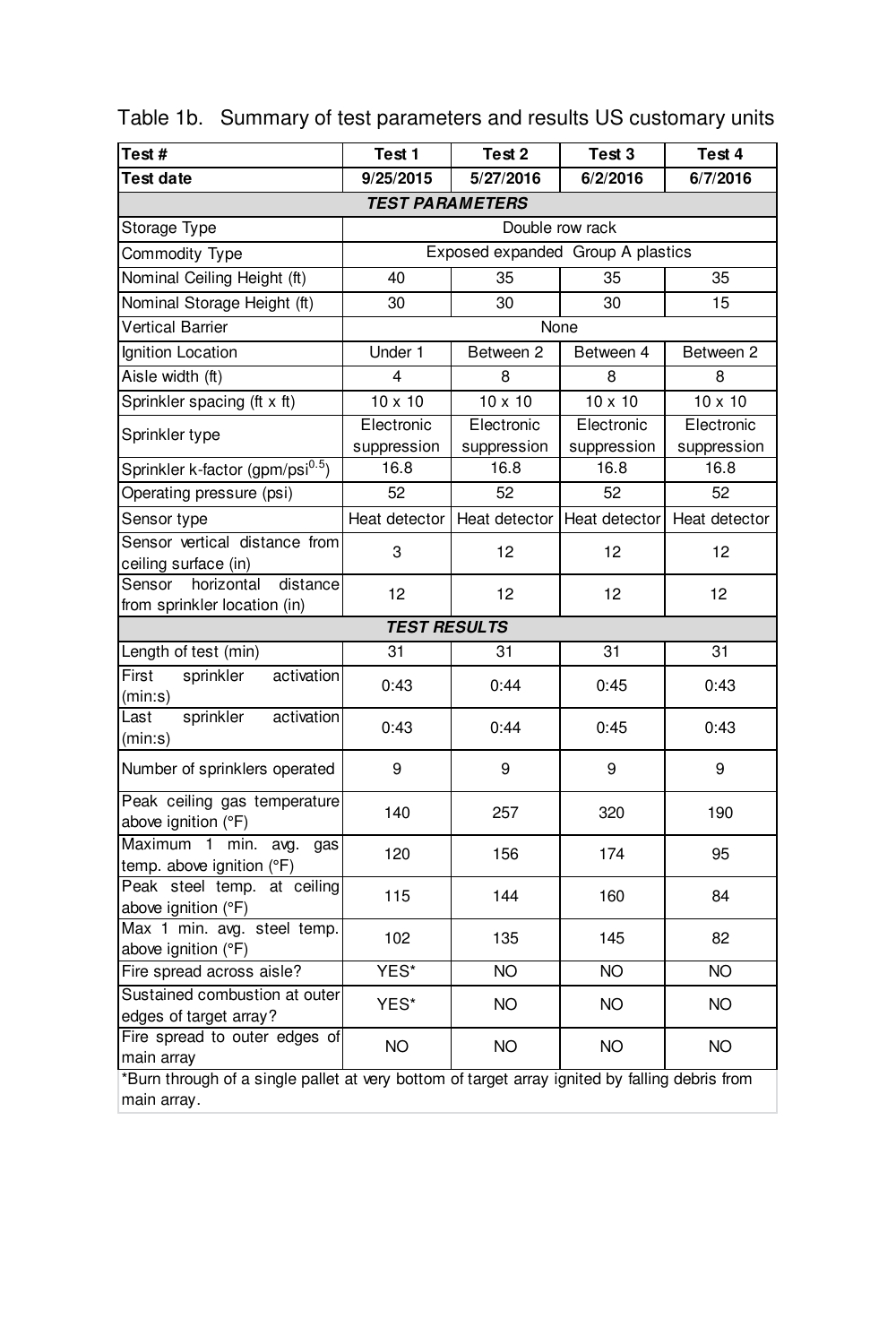In all tests, 9 sprinklers operated simultaneously at or before the estimated time that the first 101 °C (214 °F) ESFR sprinkler activation would typically have been observed based on time and temperature comparisons against existing test data [3]. An example of the observed fire size at electronic sprinkler system activation as compared to the estimated fire size at first ordinary temperature ESFR sprinkler activation for test 2 is shown in Fig. 3









Fig. 3. (a) Fire size at electronic sprinkler activation (b) Estimated fire size at typical 101°C (214°F) ESFR sprinkler activation.

In all tests, regardless of ignition location, sprinkler operating arrays were contiguous and roughly centered around the point of fire ignition and significant fire suppression was achieved within approximately 90 second from initial sprinkler operation.



Fig. 4. (a)Test 1 activation pattern (b) Test 2 activation pattern (c) Test 3 activation pattern(d) Test 4 activation pattern.

In all tests the damage was limited to within 2 pallet loads laterally in either direction from ignition, well within the envelope of sprinkler operation with a significant wetted margin. In addition, the relative amount of damage was observed to be significantly less than that of similar tests conducted with ESFR sprinklers.

Minor aisle jump was observed in Test 1 only, and was principally caused by burning commodity falling into the narrow 1.2 m (4 ft) wide aisle and igniting a single pallet load on the target array opposite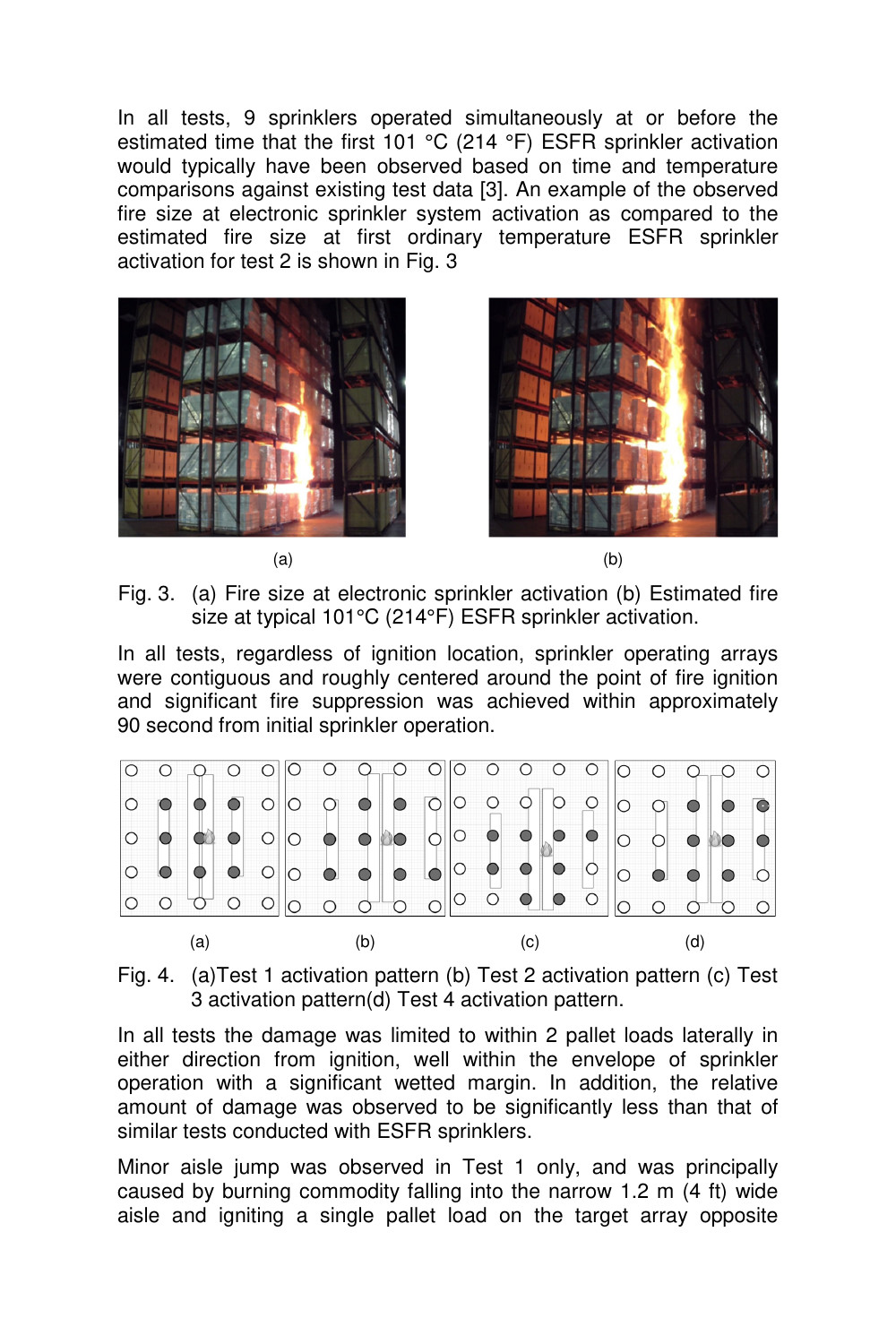ignition. During the course of the test this single pallet load was partially consumed. Due in part to this observation, Tests 2 - 4 were conducted using a wider 2.4 m (8 ft) aisle.

### **Discussion**

Based on the results of this study, the application of electronic sprinkler technology presents a number of potential benefits when compared to existing mechanically operated automatic fire sprinklers.

First, the sprinkler k-factor, pressure and spacing tested was selected to be comparable to existing prescriptive ceiling only ESFR sprinkler system designs for warehouses of a similar height, but lower commodity classification. The results of the test program demonstrated that existing systems designed based on similar parameters could be extended to protect EEP commodity without the need to upsize the system piping or water supply equipment. This could potentially minimize the costs associated with upgrading dated warehouse fire protection systems by maximizing the use of existing system infrastructure.

Second, through the simultaneous operation of an array of sprinklers surrounding the point of fire origin early in its development, the system was observed to provide a significant degree of fire suppression, preventing fire spread and limiting damage to the region proximal to the point of ignition. This observation coupled with the elimination of uncertainty associated with unintended thermo-mechanical sprinkler operation suggests the potential to substantially reduce the number of open sprinklers considered during the system design process – further reducing hydraulic demand and increasing system design flexibility. For example, ESFR sprinkler systems designed in accordance with NFPA 13 typically require at least 12 operating sprinklers be considered during the hydraulic design process [2]. This study suggests that number could be reduced to 9 or fewer for the electronic system tested.

Finally, the electronically controlled sprinkler system investigated in this study was configured such that the location of the heat sensors and the sprinkler were physically separated. In practice this could allow the detection system to be located and configured as to maximize detection performance, for instance proximal to the ceiling surface, and the sprinklers to be placed where they will provide the most effective fire suppression, for instance below obstructions to water discharge and/or proximal to the top of the protected commodity – providing a potential improvement in both system performance and installation flexibility.

### **Conclusion**

The results of this investigation demonstrate that electric fire sprinklers operated by an "intelligent" electronic detection and control system can achieve adequate ceiling-only protection of exposed expanded group-A plastic commodities stored on racks without the need for additional